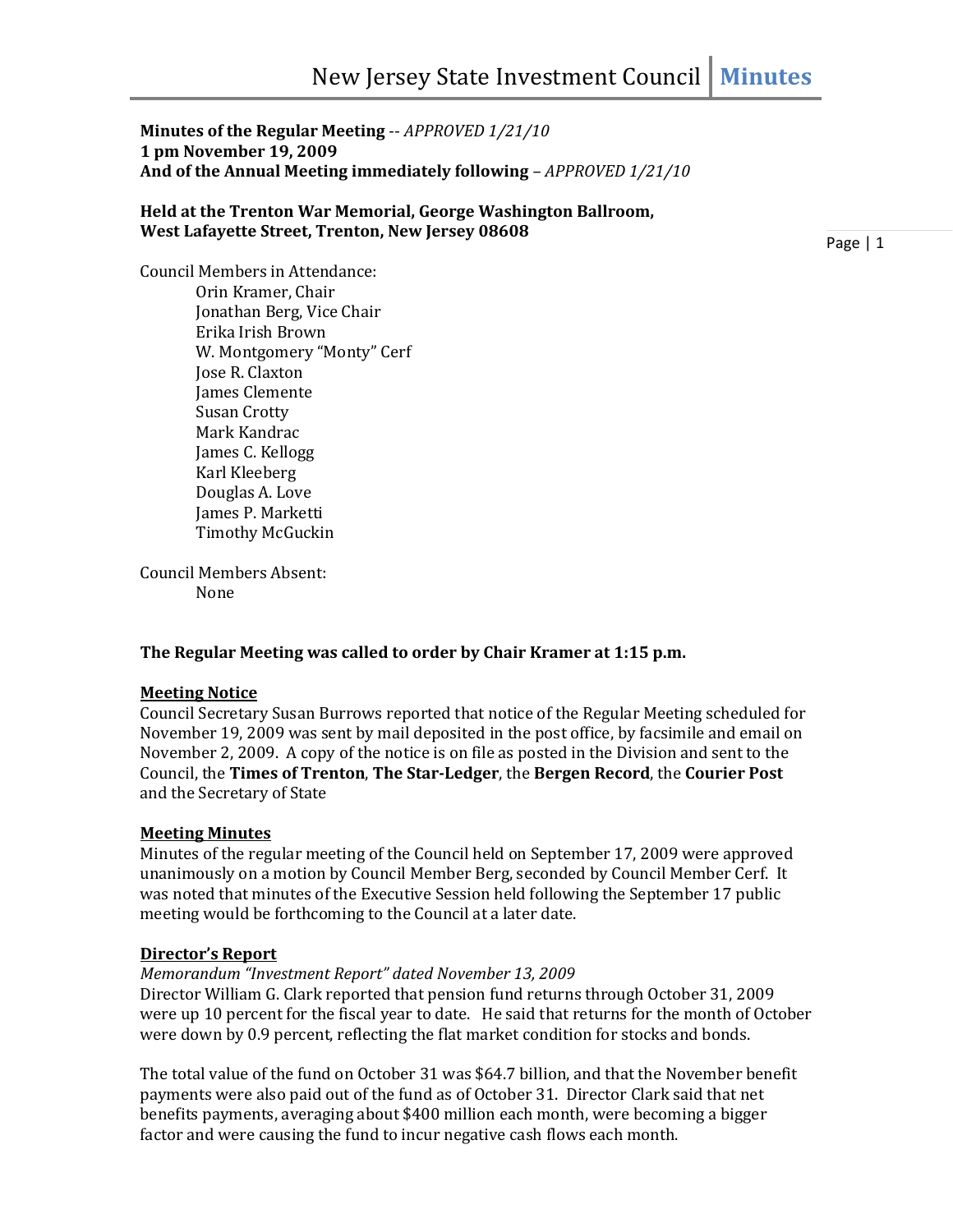Investment Officer Brian Arena said domestic equities provided returns of -2.06 percent for October, which was slightly better than the -2.22 percent return of the Standard and Poor's 1500 Index used as a benchmark. Mr. Arena said the portfolio was up 12.8 percent for the fiscal year to date period versus 13.48 percent for the benchmark. The portfolio is overweight in basic materials, technology, utilities and consumer staples; it is underweight in financial services, telecommunications, consumer discretionary, health care and industrial sectors.

Page | 2

Investment Officer Gilles Michel said the international portfolio including both equities and sovereign debt was up 16.75 percent for the fiscal year-to-date period. October's returns were -1.79 versus -1.52 for the custom benchmark, which is calculated by the Division and excludes those names deemed ineligible for investment under the State's Sudan and Iran Divestment laws.

Senior Portfolio Manager Phil Pagliaro said that nothing had changed significantly for several months in the domestic fixed income portfolio, which was up 0.09 percent for October. He said the portfolio continues to do well by favoring quality issuers. Although the portfolio duration is still short of the Council target, he said the portfolio has a longer duration than one year ago. TIPS continue to be a major core holding, he said. The portfolio has increased its investments in Build America Bonds to about \$500 million, and is reaping significant gains on sales.

Director Clark said the pension fund continues to benefit from its overweight position in equities, both domestic and international, relative to the benchmark and expects to continue the overweight position for the short term. For the longer term, he said the Division is increasingly nervous about Fed moves that discourage the holding of cash.

In response to a question from Council Member Cerf, Director Clark said the pension fund holds long-dated liabilities that, at the margin, go for 10 to 30 years. He said the Division follows Council policy in trying to balance the duration of the bond portfolio with the liabilities.

Director Clark offered an update on two litigation matters initiated by the Division. First, he announced the Division had reached a settlement in November with Frank Walsh, a former director of Tyco, who was among the defendants named in the Division's individual action against Tyco for securities fraud. Director Clark noted that it is rare for a plaintiff to collect a settlement directly from an individual defendant; the Division received more than \$5 million net of attorney fees from Mr. Walsh. He added that in March 2009, the Division had settled with PriceWaterhouseCoopers in the Tyco case for \$5.85 million, with the Division receiving approximately \$5 million. The case against Tyco itself was settled in 2008 for \$73.25 million; net of attorney fees, the pension funds received almost \$63 million. The Division's lawsuit continues against Dennis Kozlowski, former Chief Executive Officer of Tyco.

Director Clark also announced an October settlement for \$400 million in the Division's class action suit filed against Marsh & McLennan, noting this is one of the top 25 class action securities fraud settlements in history. The complaint alleged that Marsh violated federal securities laws by misrepresenting the nature of Marsh's contingent commission revenue and by failing to disclose the allegedly improper practices, such as bid rigging and steering, which increased that revenue. The Division brought the action in partnership with several Ohio pension funds. New Jersey's recovery will depend on how many class members file claims in the case.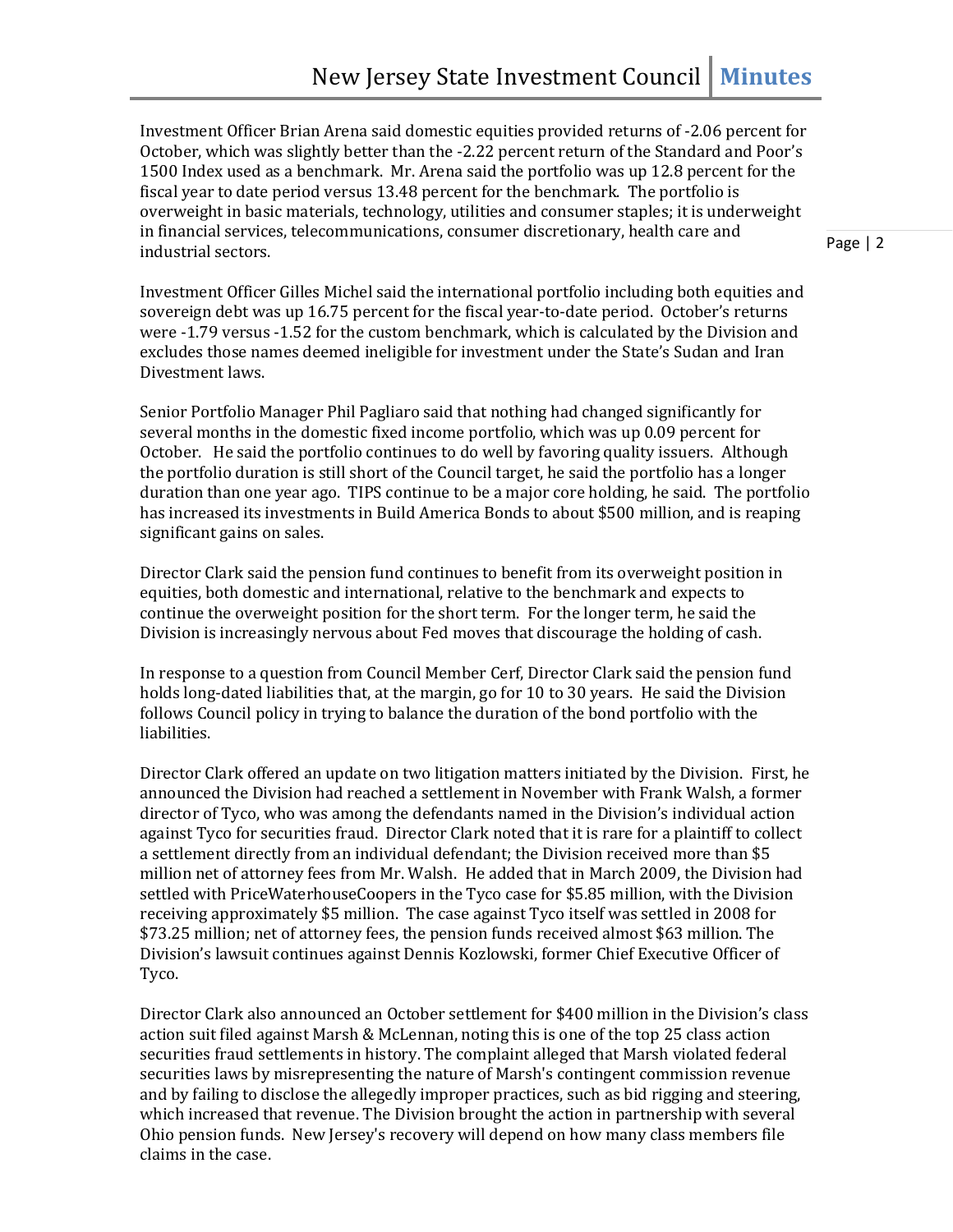### **Proxy Voting Report**

*Memorandum "Fiscal Year 2009 Summary Proxy Voting Report" dated November 13, 2009* Chief Administrative Officer Susan Burrows reported that the Division had voted a record total of 2,817 proxies during the fiscal year ending June 30, 2009, reflecting a continued increase in international proxy ballots while the number of domestic ballots remained relatively flat. Consistent with Council direction, the Division continues to vote in favor of corporate actions that strengthen shareholder rights and promote leading corporate governance practices among its equity investments. The Division voted against at least one of the management-recommended proposals at 47 percent of domestic companies and 32 percent of international companies, consistent with this directive. Hard copies of the detailed report are available upon request to the Division.

Page | 3

# **Committee Reports – Audit Committee**

Audit Committee Chair James C. Kellogg reported that the audit for fiscal year 2009 was moving along much faster than the previous audit, which had been delayed by the selection process for a new auditor. He said the Committee expected to receive the report by year's end.

There were no other committee reports.

### **Pending Matters**

*Memorandum "Adopted Amendments to NJAC 17:16-12, 16 and 40" dated November 12, 2009* Compliance Officer Susan Sarnowski reported that no comments were received during the 60-day public comment period ending November 7, 2009 regarding proposed amendments to N.J.A.C. 17:16-12, 16 and 40 as approved by the Council at the July 9, 2009 meeting. The amendments would allow one percent of the combined assets of all the Pension and Annuity Funds to be invested in obligations of companies that do not meet the minimum market capitalization of \$100 million.

A motion by Council Member Claxton to adopt the amendments was approved by all Council members except Mr. Marketti, who voted as opposed.

### **Exemptions from Council Policy**

*Memorandum "Potential Exemptions from State Investment Council's Policy Concerning Political Contributions and Prohibitions on Investment Management Business" dated November 12, 2009*

Chair Kramer noted he would not participate in the consideration of the exemptions before the Council, and would continue to recuse himself from any issue involving individual managers as announced earlier in the year.

Director Clark reported that in early fall, the Division had contacted all investment firms doing business with the pension fund to remind them of the Council's policy concerning political contributions and prohibitions and to request information on any campaign contributions not previously reported to the Division.

Director Clark said four investment firms had come forward to report contributions outside of permitted conditions. One of these firms, Centerbridge Credit Advisors LLC, reported that one of its associates had purchased a ticket in July 2009 for \$90 for an event benefitting a New Jersey gubernatorial candidate; the contributor did not live in New Jersey, a violation of policy. Centerbridge discovered the contribution within four months of the date of the contribution and the contributor obtained a return of the contribution within 60 days of the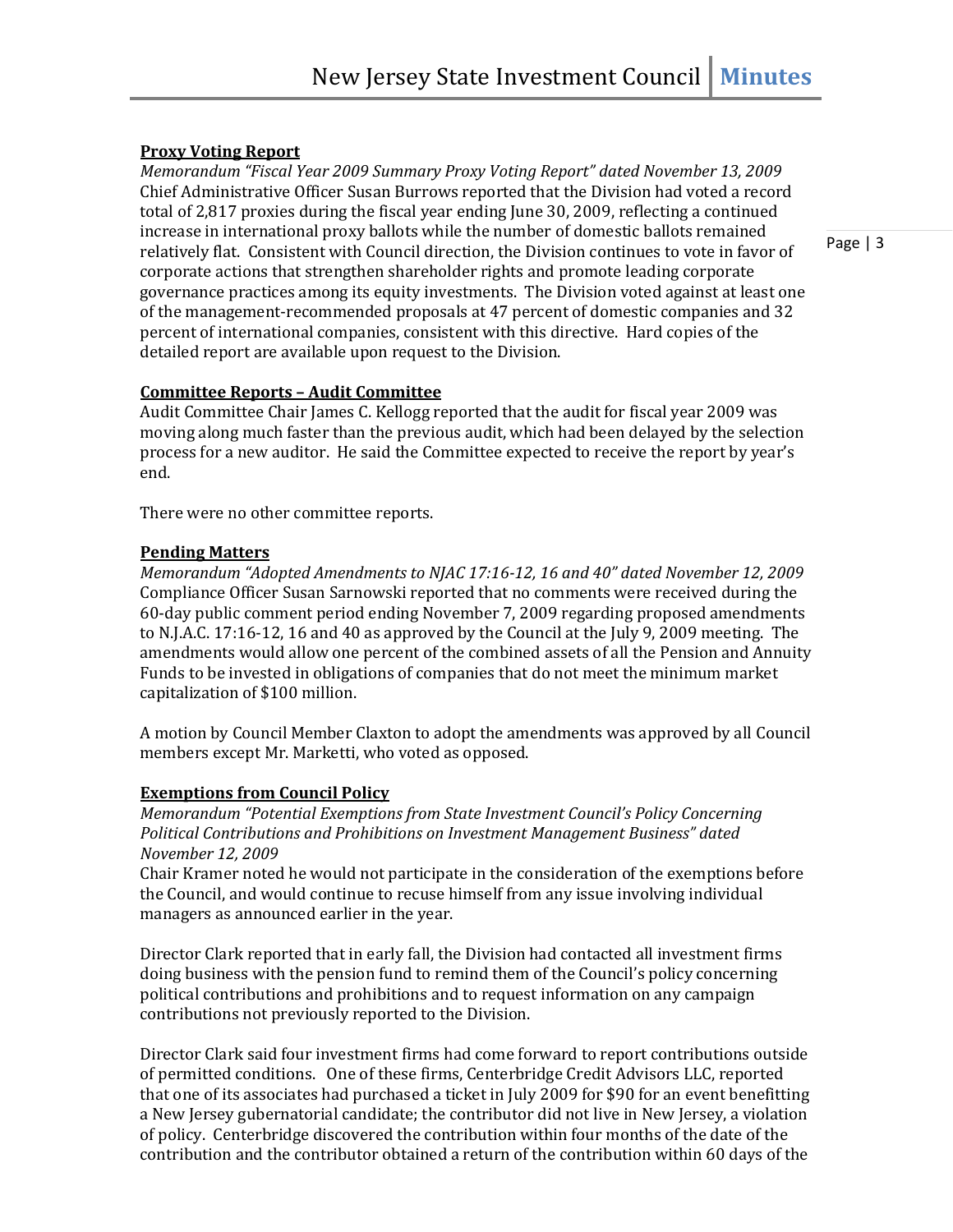date of discovery. Since the contribution did not exceed the policy's \$250 contributions threshold, the circumstances qualified automatically for an exemption to the policy.

Three other reported violations in excess of the \$250 permitted under certain conditions were presented to the Council with a recommendation by the Investment Policy Committee that exemptions be granted, based upon the Committee's review of all violations at its meeting on November 11, 2009. Council policy permits exemptions if the violations are believed to be inadvertent and if granting an exemption is in the best interest of the pension fund. Exemptions were recommended for:

Blackstone Capital Partners V LP, where a senior managing director made a \$1,000 contribution in January 2009 to a gubernatorial candidate. BCP represented that neither its Chief Legal Officer nor any other Blackstone executive had knowledge of the contribution until September 10, 2009, despite the firm's internal policy requiring pre-approval by its Chief Legal Officer of all political contributions, which was overlooked by the senior managing director. The firm reports the contributor was directed to request a return of the contribution, and he has. The Division selected Blackstone for a \$100 million commitment in October 2005.

Omega Advisors, Inc, where an executive made a \$1,500 contribution to a gubernatorial candidate on July 14, 2008 and his wife purchased tickets in May 2009 for \$2,000 for a concert event benefitting the same candidate at the New Jersey Performing Arts Center, where the executive is a member of the board of trustees. The executive has sought and received a return of both contributions. The Division selected Omega for a \$75 million commitment in January 2007.

WCAS Management Corporation, where a general partner made a \$1,500 contribution to a gubernatorial candidate on March 26, 2009. The firm represented that the individual was unaware of Council policy at the time he made the contribution, and has requested a return. The Division selected WCAS for a \$100 million commitment in October 2008.

The Investment Committee recommended exemptions for all three firms based on the belief that: the policy violations were unintentional and inadvertent; the contributions were not material and occurred well after the Division's selection of each firm; there are no signs of ill intent, supported by all contributors having sought or obtained the return of their contributions; and the significant financial costs that would be incurred by the fund in redeeming or selling the pension fund's interests in the three funds.

A lengthy discussion of the recommendations followed. Council Member Marketti expressed concern that the senior managers involved at each firm appeared either unaware or indifferent to Council policy and that the Council needed to send a message of zero tolerance. Several members agreed with the message but expressed the need for enforcement balanced with the needs of the fund. Council Member Crotty said that the costs of redemption and sell-off were not the only reason for the Committee's recommendation for exemptions; she said the relatively small size of the contributions had been considered as well as the fact the contributions were not made in an effort to acquire state business but well after the fact. Council Member Cerf echoed concern for the fund's reputational risk if the Council did not apply reasonable standards to policy enforcement, noting zero tolerance could discourage the offering of quality opportunities to New Jersey by other managers leery of being fired for inadvertent actions. Council Member Kellogg noted those involved had already suffered the embarrassment of having to ask for a refund of their contributions, as well as the loss of good will they had sought from their candidate.

Page | 4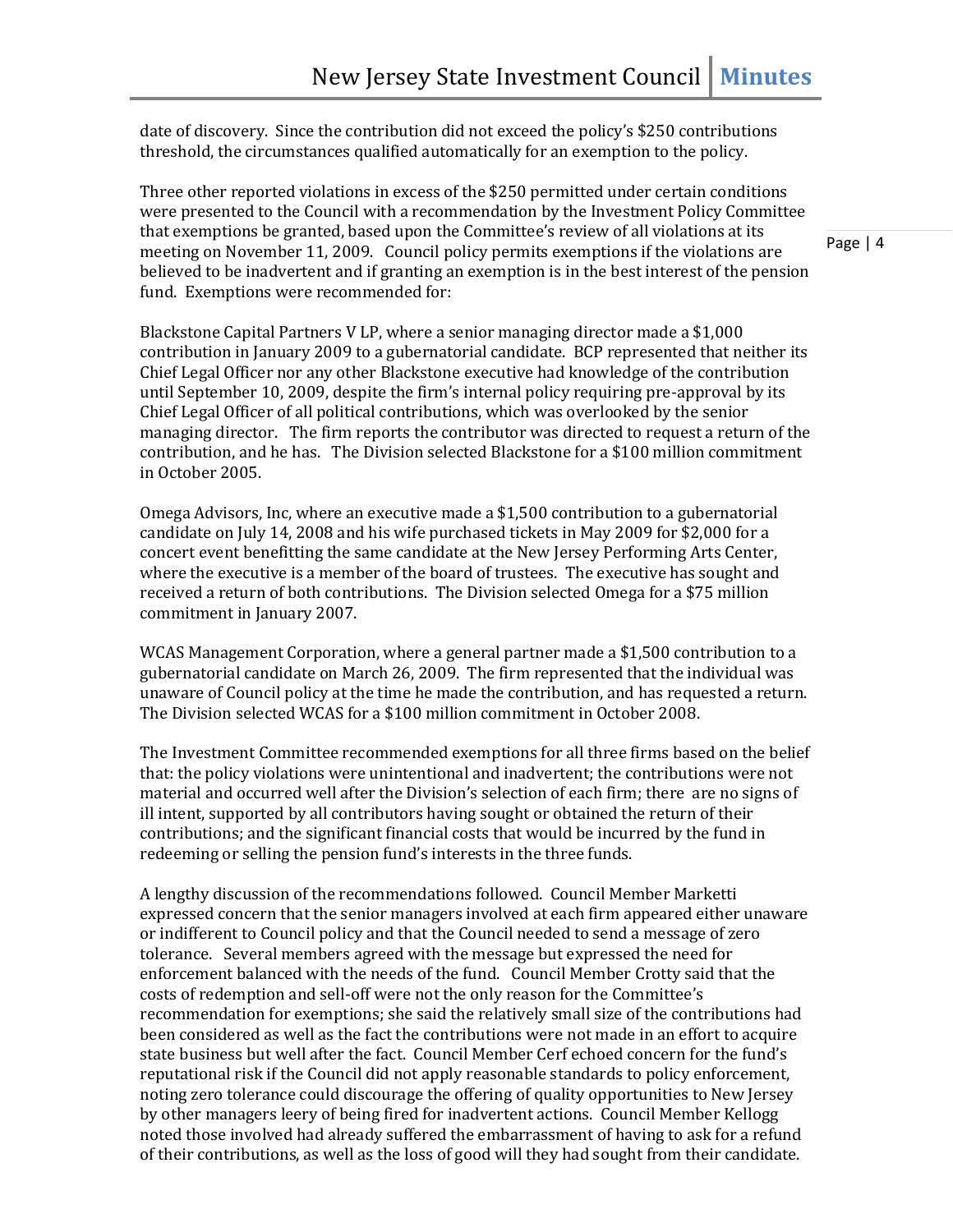In addition, he said, each of the firms voluntarily came forward with disclosures of their contributions.

Council Members Kandrac and Marketti asked about the specific costs to the fund if the exemptions were not granted. Council Member Cerf suggested the costs were incalculable given the reputation risk. Council Member Love agreed, noting that redemptions for nonperformance reasons would cost the funds millions in transaction costs in the short-term, but more in the long-term by giving New Jersey a reputation for unreasonableness that would limit the number of firms willing to do business with the state. He said such a reputation was especially likely given the relatively small size of the contributions in question. Council Member Crotty noted that New Jersey continued to hold the toughest contribution policy of any state, one that recognized the possibility of exemptions for this very reason, to allow for human error.

A motion to grant the exemptions was made by Council Member Love, seconded by Council Member Crotty, with all Council Members voting in favor except Mr. Marketti, who was opposed.

### **Recommended Best Practices for Hedge Funds**

*Memorandum "Recommended Best Practices for Hedge Funds Seeking Institutional Capital" dated November 13, 2009*

Director Clark said the guidelines prepared by the Division's hedge fund consultant, Cliffwater LLC, were intended to serve as general, guiding principles for the Division's relations with its hedge fund managers, rather than pass-fail criteria. Deputy Director Ray A. Joseph said the "best practices" approach was adopted to show that New Jersey regarded the issues seriously, while permitting the Division the flexibility to consider individual investments falling outside of some principles.

In response to a question from Council Member Crotty, Daniel Stern of Cliffwater estimated that the majority of the Division's current managers were compliant with the guidelines.

A brief discussion followed on the preferences of the Governor-Elect, as reported by the press, for a temporary suspension of external investments. It was decided that approval of guidelines would not interfere with that preference. The guidelines were approved unanimously on a motion by Council Member Claxton, seconded by Council Member Berg.

### **Communications**

There was no report from the State Treasurer.

### **Adjournment of Regular Meeting**

The Regular Meeting was adjourned at 1:50 p.m. by unanimous vote on a motion by Mr. Berg, seconded by Dr. Love.

\* \* \* \* \* \* \* \* \*

### **The Annual Meeting was called to order by Chair Kramer at 2:10 p.m.**

### **Meeting Notice**

Council Secretary Susan Burrows reported that notice of the Annual Meeting scheduled for November 19, 2009 was sent by mail deposited in the post office, by facsimile and email on November 2, 2009. A copy of the notice is on file as posted in the Division and sent to the

Page | 5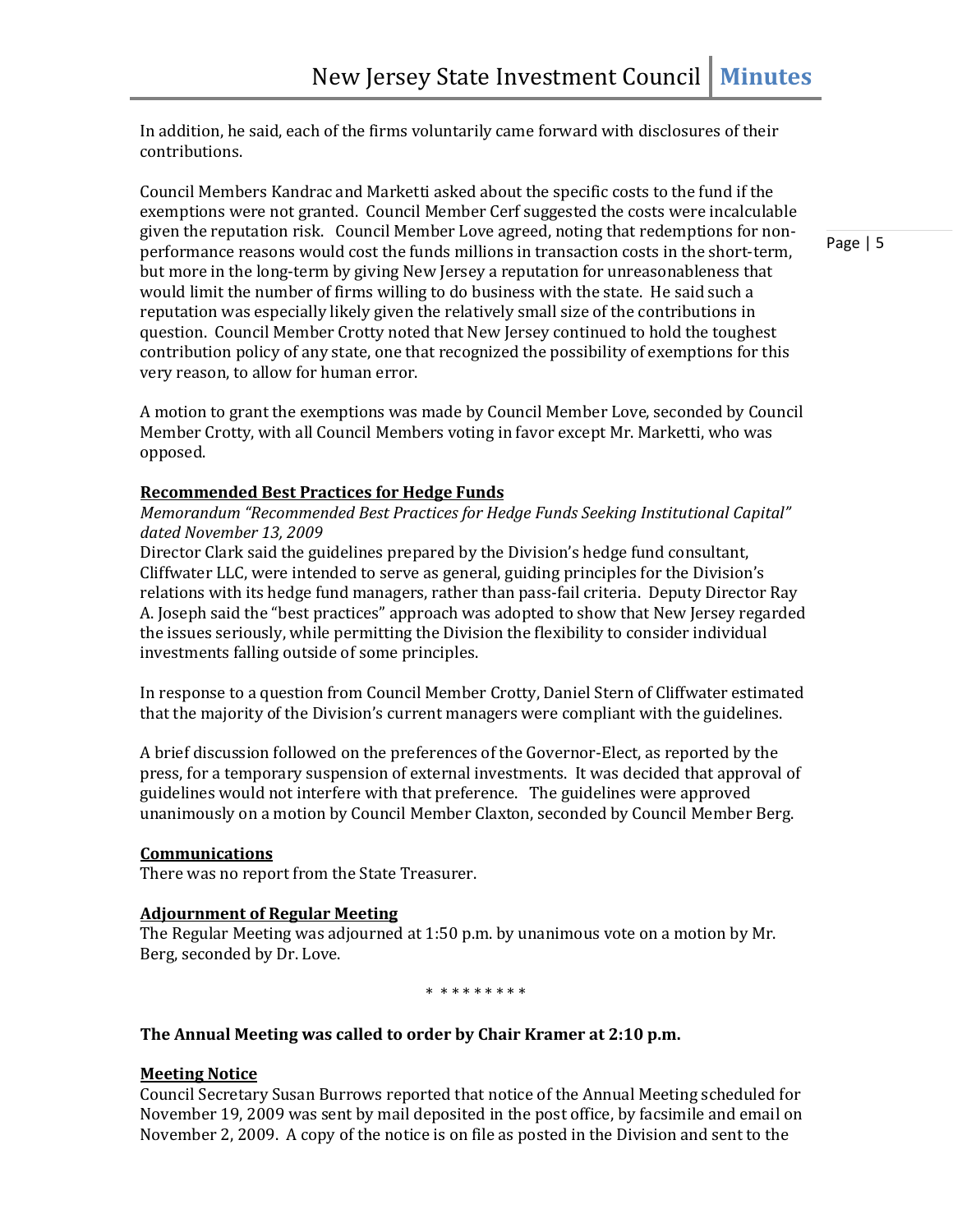# Council, the **Times of Trenton**, **The Star-Ledger**, the **Bergen Record**, the **Courier Post** and the Secretary of State.

# **Objectives of the Council's Asset Allocation Plan**

Chair Kramer reported that the pension fund had performed well in the last one-, three-, five- and 10-year periods, especially relative to peer funds, and this performance would be described later in the Annual Meeting. He asked Council Member Love, who chairs the Investment Policy Committee, to discuss the fund's asset allocation policy and plan.

Page | 6

Referring to a handout entitled "NJDOI Performance/Activity Summary 18 Months Ending June-09" and attached to the official record of this meeting, Council Member Love noted that pension fund equities experienced a decline in value of -39 percent during this period, while the fund's alternatives investments as a whole declined -37 percent. He noted that hedge fund investments in particular had outperformed the fund's equities by 13 percent in this period, while real estate investments had experienced the largest losses.

He said the reason for entering the alternatives space was to mitigate the risk of loss by diversifying the portfolio. He noted that the Division's alternative investments had done this over the past 18 months of historic declines by performing better than equities, with hedge funds performing considerably better.

### **Report on Pension Fund Status and Fiscal Year 2009**

Director Clark offered a detailed report of the pension fund's status and performance for the fiscal year July 1, 2008 through June 30, 2009. A copy of his presentation, "2009 Investment Environment and Results," was published on the Division's website immediately following the Annual Meeting.

Among the key points of his remarks:

- The fiscal year marked the worst period of performance for the stock market since  $\bullet$ 1932. Only U.S. Treasury fixed income investments did well, as investors gravitated to such investments for safety. Cash returns also declined, as reflected in the rates paid on CDs and money market savings.
- The market remains down 30-40 percent from its peak. Of greater long-term concern is that the financial markets and employment levels remain down relative to 10 years ago.
- The federal government has made it a priority to get cash moving back into the  $\bullet$ system, but five large concerns for investors remain: 1) How much room does the federal government have to raise interest rates without re-triggering a crisis? 2) Can the economy sustain itself when federal spending stops? 3) What consequences will today's federal spending impose on future generations? 4) How do we reverse unsustainable borrowing by institutions as well as consumers? 5) How do we balance lower levels of borrowing against the need for more spending and rebuilding?
- The pension fund ended the fiscal year with \$63 billion, compared with \$78.2 billion in June 2008. Almost \$4 billion of the decline was attributable to net benefit payments.
- Notable decisions that helped the fund's performance relative to peers and the market included: purchase of \$2.5 billion in investment-grade corporate bonds, which were up 21 percent at fiscal yearend; additional investments of \$243 million in several bank loan funds that, although controversial when made, were up 19 percent at fiscal yearend; and cancelling five commitments to alternative investments to preserve liquidity for opportunities in other asset classes.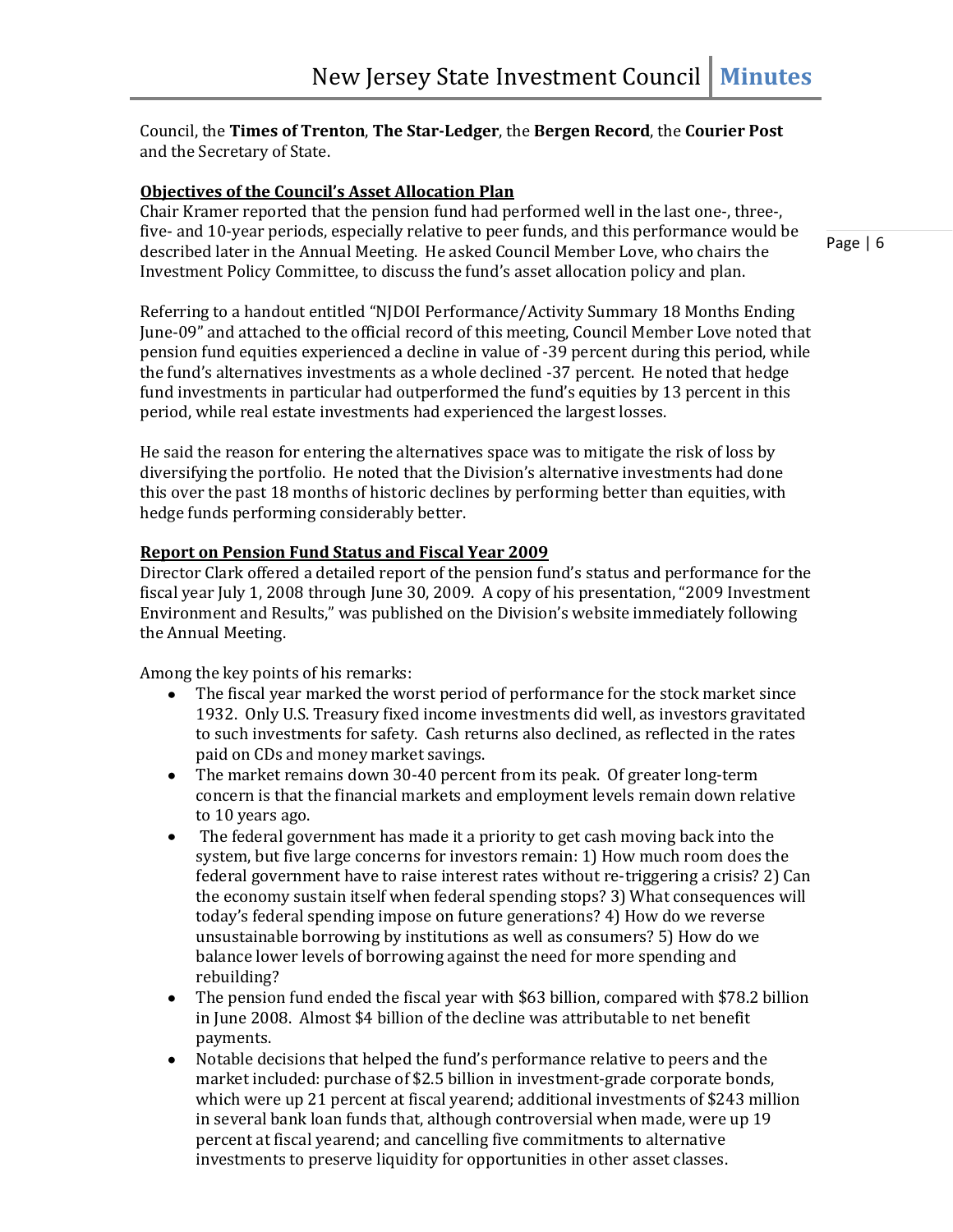- Each internally managed portfolio has outperformed the market over 1-, 3- and 5 year periods with the exception of fixed income, which slightly trails its benchmark for the 1-year period.
- New Jersey was the top-performing fund in the country for fiscal year 2009, with an estimated 14.2 percent return. The average of 44 state funds reporting returns for this period was -19.6 percent.
- Fund performance for the calendar year to date is estimated to be 15.6 percent.
- Looking ahead, the fund is likely to seek an increase in the allocation to emerging markets, which is doing extremely well. The Division likely will continue its overweight position in equities for the foreseeable future. Inflation remains a longterm concern.
- $\bullet$ Operationally, the Division has only 16 full-time equivalents to make investment decisions, excluding the Director and Deputy. This results in overly large spans of responsibility, with assets to be managed averaging about \$4 billion per investment professional. While a substantial concern, it's also a reason for pride in the results achieved in concert with the guidance and strong support of Council members.

#### **Independent Assessment of New Jersey Performance**

Pete Keliuotis of Strategic Investment Solutions, the Division's general consultant, provided an independent assessment of New Jersey's fiscal year performance against other public funds. A copy of his presentation, "New Jersey Peer Comparison 2009," was published on the Division's website immediately following the Annual Meeting.

Among the key points of his remarks:

- New Jersey continues to lag its peers in the amount of investment dedicated to alternatives when comparing funds of similar size and diversification strategy. The inclusion of alternatives has strengthened the fund's performance, mitigated risk and provided an additional source of funds for investment in other asset classes,
- New Jersey ranks among the top five percent of all public pension funds in performance over the most recent 1-, 3- and 5-year periods.
- New Jersey's success in the past year is attributable in part to its ability to capture the run-up in corporate bonds and its asset allocation. New Jersey is relatively unique in its long-duration strategy, making it sensitive to interest rate changes.
- Real estate investments that suffer now can be expected to pay off later. The year's  $\bullet$ poor commodity performance has already reversed.
- Division staffing levels are exceptionally low compared with other funds, with two  $\bullet$ Division individuals managing all \$24 billion in fixed income investments, and all employees multi-tasking beyond typical spans of responsibility to compensate for staff shortages.

#### **Report from the Division of Pensions and Benefits**

Director Fred Beaver of the Division of Pensions and Benefits commended the partnership his Division receives from the Division of Investment in supporting Pensions' ability to pay out some \$6 billion annually to some 350,000 retirees. He noted the state had never missed a benefits payment, and expressed appreciation to Division employees for the fund's performance and their support.

### **Public Comment Period**

Ten individuals who had submitted speaker request forms prior to the meeting were invited to address the Council.

Page | 7